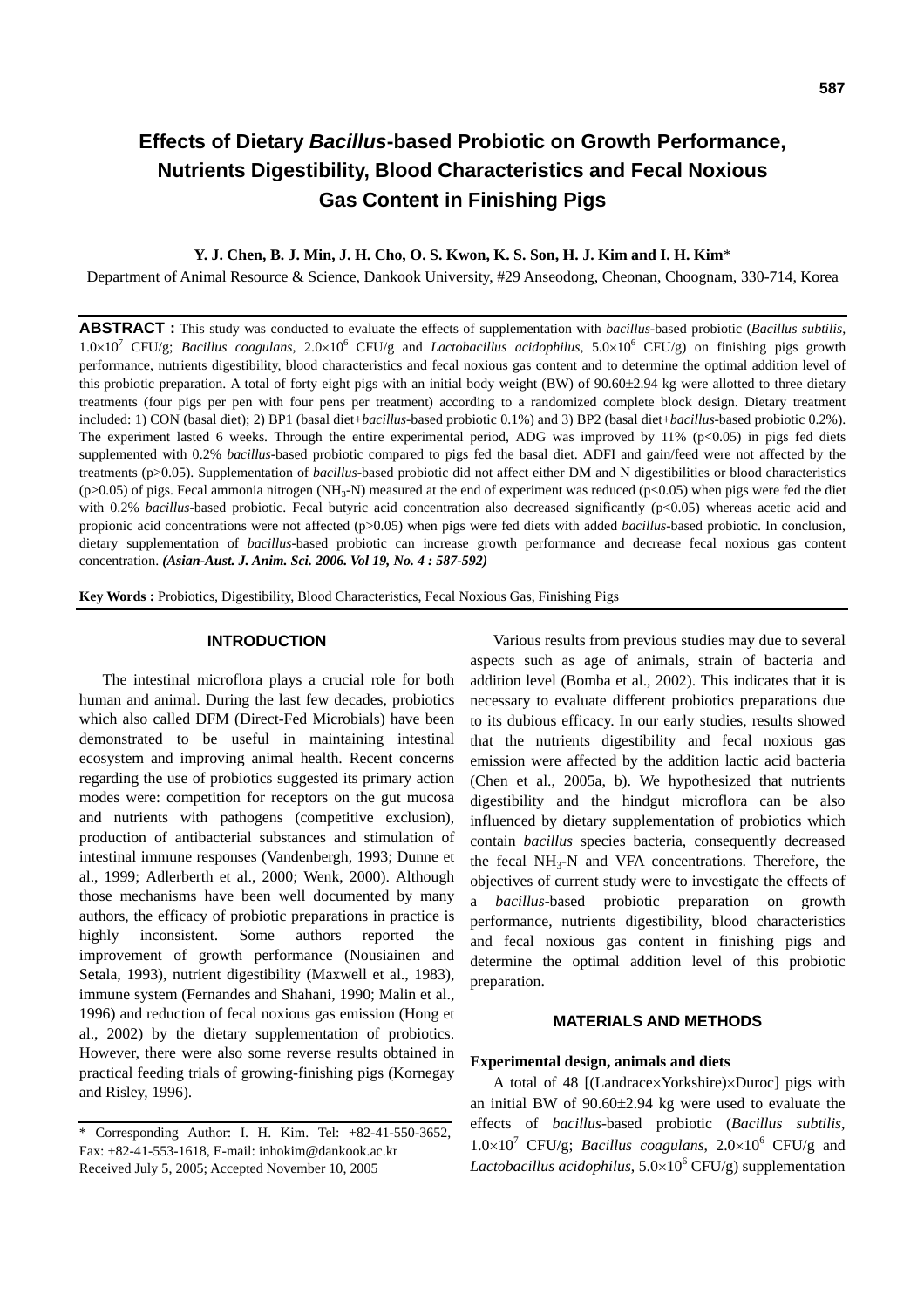**Table 1.** Formula and chemical composition of diets in finishing pigs (as-fed basis) $<sup>1</sup>$ </sup>

| $P_{\rm L}$ , as four cases,      |         |         |                              |
|-----------------------------------|---------|---------|------------------------------|
| Ingredients $(\%)$                | $CON^2$ | $BP1^2$ | BP <sub>2</sub> <sup>2</sup> |
| Corn                              | 67.45   | 67.35   | 67.25                        |
| Soybean meal                      | 18.14   | 18.14   | 18.14                        |
| Rice bran                         | 5.00    | 5.00    | 5.00                         |
| Molasses                          | 5.00    | 5.00    | 5.00                         |
| Animal fat                        | 2.00    | 2.00    | 2.00                         |
| Dicalcium phosphate               | 1.12    | 1.12    | 1.12                         |
| Calcium carbonate                 | 0.68    | 0.68    | 0.68                         |
| L-lysine $(78%)$                  | 0.20    | 0.20    | 0.20                         |
| Salt                              | 0.15    | 0.15    | 0.15                         |
| Vitamin premix <sup>3</sup>       | 0.05    | 0.05    | 0.05                         |
| Mineral premix <sup>4</sup>       | 0.15    | 0.15    | 0.15                         |
| Choline chloride (60%)            | 0.04    | 0.04    | 0.04                         |
| L-threonine (98%)                 | 0.02    | 0.02    | 0.02                         |
| Bacillus-based probiotic          |         | 0.10    | 0.20                         |
| Chemical composition <sup>5</sup> |         |         |                              |
| Digestible energy (kcal/kg)       | 3,365   | 3,365   | 3,365                        |
| Crude protein (%)                 | 14.80   | 14.80   | 14.80                        |
| Lysine $(\%)$                     | 0.89    | 0.89    | 0.89                         |
| Calcium (%)                       | 0.74    | 0.74    | 0.74                         |
| Phosphorus (%)                    | 0.54    | 0.54    | 0.54                         |

<sup>1</sup> Forty eight pigs with an average initial BW of  $90.60 \pm 2.94$  kg.

<sup>2</sup> Abbreviations: CON, control diet; BP1, control diet+0.1% *Bacillus*based probiotic and BP2, control diet+0.2% *Bacillus*-based probiotic. 3 Provided per kg of complete diet: 4,000 IU of vitamin A; 800 IU of

vitamin  $D_3$ ; 17 IU of vitamin E; 2 mg of vitamin K; 4 mg of vitamin  $B_2$ ; 1 mg of vitamin  $B_6$ ; 16µg of vitamin  $B_{12}$ ; 11 mg of pantothenic acid; 20 mg of niacin and 0.02 mg of biotin.

<sup>4</sup> Provided per kg of complete diet: 220 mg of Cu; 175 mg of Fe; 191 mg of Zn; 89 mg of Mn; 0.3 mg of I; 0.5 mg of Co and 0.3 mg of Se.

<sup>5</sup> Calculated values.

on growth performance, nutrients digestibility, blood characteristics and fecal noxious gas content in finishing pigs. The experimental period lasted 6 weeks. Pigs were allotted on the basis of initial BW to 3 dietary treatments, each treatment was assigned to 4 replicate pens with 4 pigs per pen. Dietary treatments were as follows (Table 1): 1) CON (basal diet); 2) BP1 (basal diet+*bacillus*-based probiotic 0.1%) and 3) BP2 (basal diet+*bacillus*-based probiotic 0.2%). Diets were formulated to meet or exceed NRC (1998) requirements for all the nutrients regardless of treatment and fed in meal form. Pigs were housed in a double curtain-sided facility. Pens measured 1.80×1.80 m with concrete slats in all of the pens. Feed and water were provided on an *ad libitum* basis throughout all the experimental period.

#### **Sampling and measurements**

BW and feed intake were measured at the end of experiment to calculate ADG, ADFI and gain/feed using initial BW as a covariate. Pigs were fed diets containing chromic oxide  $(Cr_2O_3)$  for 7 days prior to the collection period. At the end of experiment, fecal grab samples were collected from 2 pigs in each pen for two consecutive days.

Then samples were stored in refrigerator at -20°C until analysis. Before chemical analysis, fecal samples were dried at 70°C for 72 h and finely ground to pass through a 1 mm screen. All the fecal samples, along with feed samples, were analyzed for DM and N according to the AOAC procedures (AOAC, 1995). Chromium was analyzed by UV absorption spectrophotometry (Shimadzu, UV-1201, Japan). N was measured using a Leco NS 2000 Nitrogen Analyzer (LECO Corporation, St. Joseph, MI).

At the initiation of experiment, two pigs were randomly chosen from each pen and bled via jugular venipuncture to obtain blood samples for determining WBC, RBC and lymphocyte. Same pigs were bled again at the end of experiment. Blood samples were collected into  $K_3EDTA$ vacuum tube (Becton Dickinson Vacutainer Systems, Franklin Lakes, NJ) and analyzed by the automatic blood analyzer (ADVIA 120, Bayer, USA).

Fecal grab samples were also collected for analyzing NH<sub>3</sub>-N and VFA concentrations at the end of experiment.  $NH<sub>3</sub>-N$  concentration was determined according to the method of Chaney and Marbach (1962). The VFA measured in this experiment included acetic acid, propionic acid and butyric acid. Analysis method of VFA was as follow: 2 g of fecal samples were diluted with 8 ml of distilled water and added two drops of concentrated HCl. Then samples were mixed and centrifuged at 17,400×g for 10 min at 4°C. The supernatant was filtered and pipetted in to 2-ml gas chromatography vials. The VFA concentrations were analyzed by gas chromatography (Hewlett Packard 6890 Plus, USA) according to the method of Otto et al. (2003).

### **Statistical analyses**

In this experiment, all statistical analyses were performed as a randomized complete block design using GLM procedures of SAS (1996). Pen was considered as the experimental unit and replication was served as a random effect. The model included the effects of block (replication) and treatment. Variability in the data is expressed as standard error (SE) of the mean and the chosen level of significance was 5%.

## **RESULTS AND DISCUSSION**

### **Growth performance**

The results of ADG, ADFI and Gain/feed are shown in Table 2. ADG in BP1 treatment tended to increase without significant difference (p>0.05). When Pigs fed 0.2% probiotic-supplemented diets (BP2), ADG was significant higher compared to CON treatment  $(p<0.05)$ . ADFI and gain/feed were not affected among the treatments  $(p<0.05)$ . Current results are in agreement with Jonsson and Conway (1992), who reported dietary addition of *bacillus* species improved growth performance and health of pigs.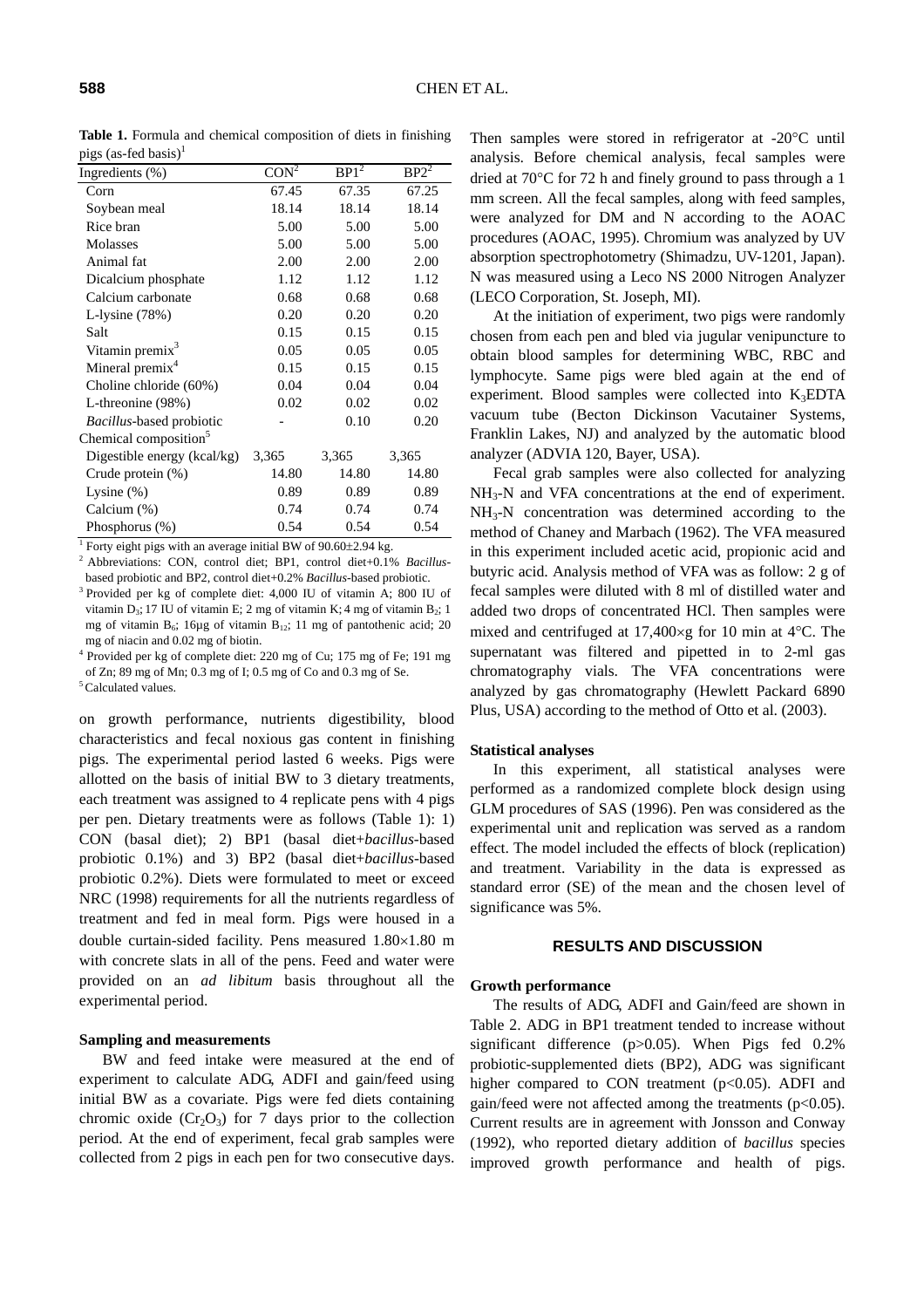**Table 2.** Effects of *Bacillus*-based probiotic on growth performance in finishing pigs<sup>1</sup>

| Items                  | CON <sup>2</sup> | BP1 <sup>2</sup> | BP2 <sup>2</sup> | $SE^3$ |
|------------------------|------------------|------------------|------------------|--------|
| $\text{ADG}(\text{g})$ | 717 <sup>b</sup> | $755^{ab}$       | $799^a$          | 16     |
| ADFI(g)                | 2,441            | 2.480            | 2,588            | 80     |
| Gain/feed              | 0.294            | 0.305            | 0.309            | 0.022  |

<sup>1</sup> Forty eight pigs with an average initial BW of  $90.60\pm2.94$  kg.

<sup>2</sup> Abbreviations: CON, control diet; BP1, control diet+0.1% *Bacillus*based probiotic and BP2, control diet+0.2% *Bacillus*-based probiotic. 3 Pooled standard error.

<sup>a, b</sup> means in the same row with different superscripts differ ( $p$ <0.05).

**Table 3.** Effects *Bacillus*-based probiotic on nutrients digestibility in finishing  $pigs<sup>1</sup>$ 

| - - -         |         |                             |                   |                 |
|---------------|---------|-----------------------------|-------------------|-----------------|
| Items $(\% )$ | $CON^2$ | $\mathbf{R} \mathbf{P} 1^2$ | $\mathbf{RP}^{2}$ | $\mathrm{SE}^3$ |
| DM            | 69.48   | 70.28                       | 70.63             | 1.74            |
| N             | 63.64   | 63.69                       | 66.11             | 2.38            |
| $1 -$         |         |                             | .                 |                 |

<sup>1</sup> Forty eight pigs with an average initial BW of  $90.60 \pm 2.94$  kg.

<sup>2</sup> CON: control diet; BP1: control diet+0.1% *Bacillus*-based probiotic and BP2: control diet+0.2% *Bacillus*-based probiotic.

<sup>3</sup> Pooled Standard error.

Alexopoulos et al. (2004) observed significant improvement when finishing pigs fed diet included probiotic (*Bacillus licheniformis* and *Bacillus subtilis*). Our previously study, conducted by Chen et al. (2005a), also observed an improvement when growing pig fed diets supplemented complex probiotic (*Lactobacillus acidophilus*, *Saccharomyces cerevisiae* and *Bacillus subtilis*). However, Kornegay et al. (1990) reported that there was no effect on growth performance by the supplementation of *Lactobacillus acidophilus* in finishing pigs.

Unlike the diverse results obtained from growing and finishing pigs experiments, many studies of probiotics conducted in nursery pigs found positive effects when diets added probiotic preparations (Lessard and Brissom, 1987; Park et al., 2001). These results indicated that age of pigs is a considerable fact relate to the probiotics efficacy. Stavric and Kornegay (1995) suggested that probiotics are more effective in animals during microflora development or when microflora stability is impaired. They also reported that the improvement of growth performance will often be marginal during optimal rearing and feeding conditions. Data from our experiment showed that the ADG in control group was only 717 g, this value was not as higher as values obtained from some other studies. Therefore, it was reasonable that the response of current probiotic presented more effective in our experiment.

#### **Nutrients digestibility**

Table 3 shows the effects of *bacillus*-based probiotic on nutrients digestibility in finishing pigs. Digestibility of DM was not affected by the addition of probiotic  $(p>0.05)$ . N digestibility was increased slightly in BP2 treatment compared to CON treatment, however, there was no significant difference (p>0.05).

**Table 4.** Effects of *Bacillus*-based probiotic on blood components in finishing  $pigs<sup>1</sup>$ 

| <b>Items</b>                    | CON <sup>2</sup> | BP <sub>1</sub> <sup>2</sup> | $BP2^2$ | $SE^3$ |
|---------------------------------|------------------|------------------------------|---------|--------|
| RBC $(\times 10^6/\text{mm}^3)$ |                  |                              |         |        |
| 0 day                           | 6.24             | 6.29                         | 6.06    | 0.15   |
| 35 days                         | 6.28             | 6.68                         | 6.63    | 0.28   |
| <b>Difference</b>               | 0.04             | 0.40                         | 0.57    | 0.35   |
| WBC $(\times 10^3/\text{mm}^3)$ |                  |                              |         |        |
| 0 day                           | 15.11            | 14.54                        | 14.18   | 0.87   |
| 35 days                         | 15.81            | 14.62                        | 14.69   | 0.61   |
| Difference                      | 0.70             | 0.08                         | 0.51    | 0.81   |
| Lymphocyte $(\%)$               |                  |                              |         |        |
| 0 day                           | 49.00            | 43.80                        | 46.20   | 7.05   |
| 35 days                         | 63.00            | 58.80                        | 65.00   | 4.95   |
| <b>Difference</b>               | 14.00            | 15.00                        | 18.80   | 8.66   |

<sup>1</sup> Forty eight pigs with an average initial BW of  $90.60 \pm 2.94$  kg.

<sup>2</sup> CON: control diet; BP1: control diet+0.1% *Bacillus*-based probiotic and BP2: control diet+0.2% *Bacillus*-based probiotic. 3 Pooled standard error.

Obtained data suggested that digestibilities of DM and N were unaffected by the supplementation of probiotic. Results from Kim et al. (1993) observed no effects on digestibility when finishing pigs fed diets included probiotic. Similarly, Kornegay and Risley (1996), who used two *bacillus* products (Biomate2B®, *Bacillus subtilis, Bacillus licheniformis* and Pelletmate Livestock®, *Bacillus subtilis, Bacillus licheniformis, Bacillus pumilus*) in finishing pigs diets did not find any influences on nutrients (DM, NDF, ADF, ash and N) digestibilities. In the study which conducted by Shon et al. (2005), no improvement of DM digestibility were observed when both growing and finishing pigs fed diets included *Lactobacillus reuteri*-based probiotic (*Lactibacillus reuteri, Lactobacillus salivarius, Lactobacillus plantarum and Saccharomyces cerevisiae*). Their study also suggested that N digestibility was not affected in growing pigs while was improved in finishing pigs. In nursery pigs, Xuan et al. (2001) found nutrients digestibility was not affected by the addition of a probiotics complex (*Bacillus sp.* and *Saccharomyces cerevisiae*). On the contrary, positive effects on nutrients digestibility were reported by some other authors (Maxwell et al., 1983; Kil et al., 2004; Lim et al., 2004). According to Jonsson and Conway (1992)'s study, they suggested that *Bacillus spp.* are not normal components of indigenous intestinal microflora, so that those bacteria are hard to colonize in the digestive tract. Inconsistent results on nutrients digestibility might be due to this reason.

#### **Blood characteristics**

Effects of *bacillus*-based probiotic supplementation on blood characteristics in finishing pigs are present in Table 4. Obtained data show that there were no influences on RBC, WBC and lymphocyte when diets added *bacillus*-based probiotic. The capacity of probiotics to influence the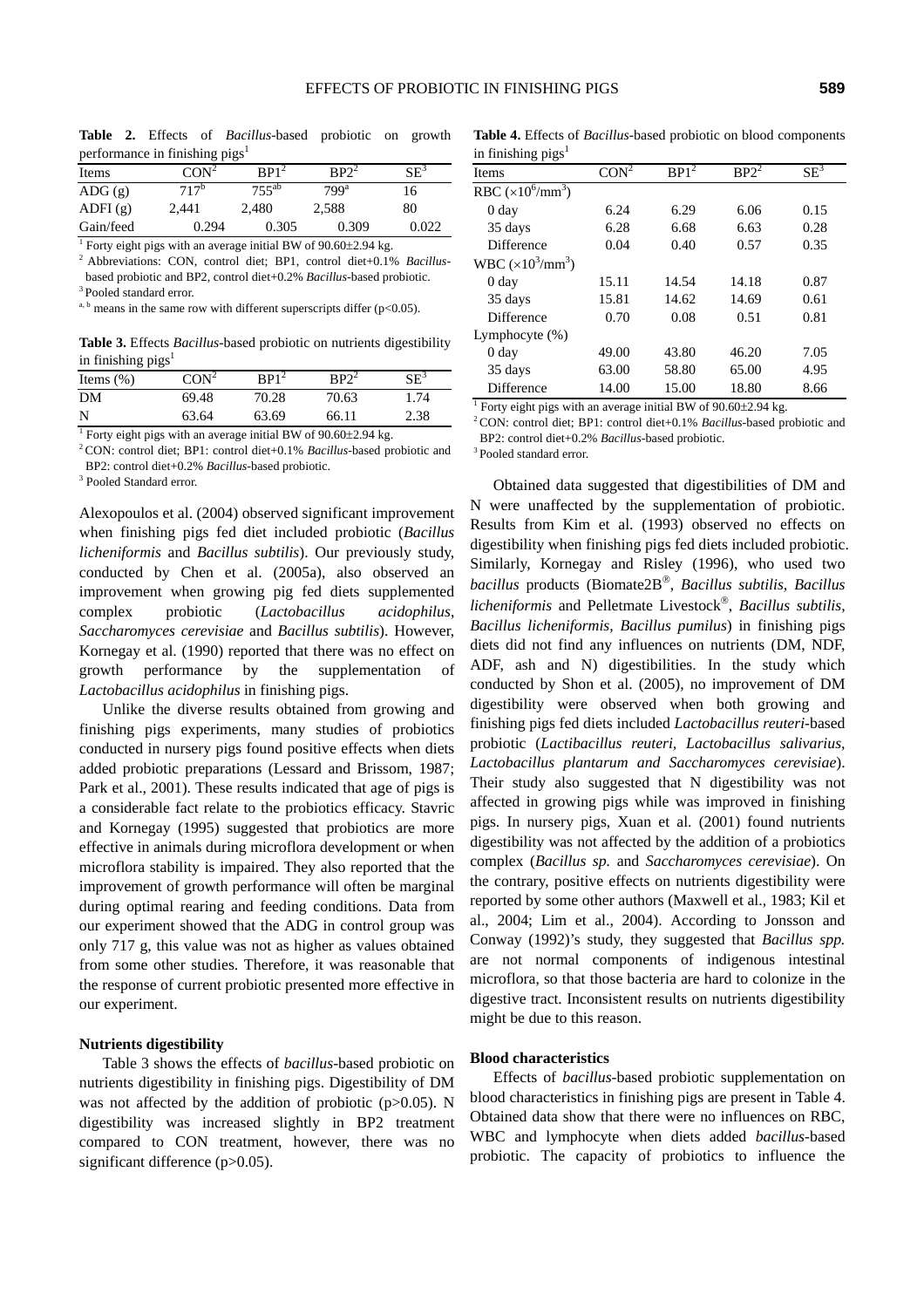**Table 5.** Effects of *Bacillus*-based probiotic on fecal NH<sub>3</sub>-N and VFA concentrations in finishing pigs<sup>1</sup>

| Items                      | $\mathsf{CON}^2$ | $\mathbf{R} \mathbf{P} 1^2$ | RP <sup>2</sup> | $\mathsf{S}\mathsf{F}^3$ |  |
|----------------------------|------------------|-----------------------------|-----------------|--------------------------|--|
| $NH3-N$ (ppm)              | $685^{\circ}$    | $650^{ab}$                  | $568^b$         | 28                       |  |
| Volatile fatty acids (ppm) |                  |                             |                 |                          |  |
| Acetic acid                | 373              | 332                         | 357             | 38                       |  |
| Propionic acid             | 458              | 360                         | 451             | 35                       |  |
| Butyric acid               | 238 <sup>a</sup> | $175^{\mathrm{b}}$          | $180^{\rm b}$   | 14                       |  |

<sup>1</sup> Forty eight pigs with an average initial BW of  $90.60 \pm 2.94$  kg.

<sup>2</sup> Abbreviations: CON, control diet; BP1, control diet+0.1% *Bacillus*based probiotic and BP2, control diet+0.2% *Bacillus*-based probiotic. 3 Pooled standard error.

<sup>a, b</sup> means in the same row with different superscripts differ ( $p$ <0.05).

immune system is one of the more recent developments in this field (Bloksma et al., 1979). Some beneficial effects of probiotics on animal's immune system have been proposed by many authors. Perdigon et al. (1991) suggested *Lactobacillus casei* have immunoadjuvant activity. Takahashi et al. (1998) and Vitini et al. (2000) reported that *Bifidobacterium longum* and other lactic acid bacteria can increase the total amount of intestinal IgA. However, Kluber et al. (1985) reported no effect of *Streptococcus faecium* on the cell-mediated immune response in weaning pigs. Similar results also observed by Apgar et al. (1993). Current results are in agreement with those reports. Likewise, our previous studies also observed no effects of single or complex probiotic preparations on blood characteristics (WBC, RBC and lymphocyte) in growing and finishing pigs (Chen et al., 2005a, b). These inconsistent responses to probiotics supplementation in growing and finishing pig diets may be due to varying age and health status of the experimental animals used. The effects of probiotics proposed to be more effective during young age and under stress conditions such as weaning or dietary changes for piglets (Jonsson and Conway, 1992). Also, our experimental period only lasted 6 weeks, which might be too short to induce any changes in finishing pigs.

#### **Fecal noxious gas content**

Fecal NH<sub>3</sub>-N was decreased significantly ( $p$ <0.05) when pigs fed diets supplemented with 0.2% *bacillus*-based probiotic compared to pigs fed basal diets (Table 5). Acetic acid and propionic acid were not affected by the addition of *bacillus*-based probiotic. Butyric acid was decreased significantly when pigs fed diets including *bacillus*-based probiotic than those of pigs fed basal diets  $(p<0.05)$ .

Fecal noxious gas emission such as  $NH_3-N$ ,  $H_2S$  and VFA has become on of the major air pollution in modern concentrative pig production (van Breemen et al., 1982; Slanina, 1994). High concentrations of ammonia or  $H_2S$  can cause hazard effects to humans and animals (Drummond et al., 1980; Crook et al., 1991; Busse, 1993). Ferket et al. (2002) reviewed the nutritional strategies to reduce negative emissions from nonruminants. They suggested that the

ultimately fecal noxious gas emission of animals is related to nutrients utilization and intestinal microflora ecosystem. In our study,  $NH_3-N$  was decreased about 20% (685 vs. 568) ppm) by dietary addition of 0.2% probiotic. This is in agreement with Hong et al. (2004), who reported a reduction in NH<sub>3</sub>-N when finishing pigs fed diets added complex probiotic (*Phichia anomala* ST, *Galactomyces geotrichum* SR59 and *Thiobacillus sp.*). Ji and Kim (2002) observed the ammonia production of pigs was decreased 21% by the addition of complex probiotics (*Bacillus sp.*, *Aspergillus oryzae*, and *Lactobacillus acidophilus*). However, digestibility of N was not increased in present results. Therefore, the reduction of fecal  $NH<sub>3</sub>-N$  may not result from the nutrients digestibility but the alternation of intestinal microflora or some other reasons of pigs.

Production of certain VFA is also the result of anaerobic microbial fermentation of soluble carbohydrates (Argenzio and Southworth, 1974; Ferket et al., 2002). Mackie et al. (1998) also suggested that VFA originate partly by anaerobic bacteria in the gastrointestinal tract and feces. Our study observed fecal butyric acid decreased while acetic acid and propionic acid without influence when *bacillus*-based probiotic added to diet. O'Neill and Phillips (1992) suggested the proportion of individual VFA to total VFA concentration associate with odor offensiveness. The manure odor quality mainly contributes from long-chain VFA (Spoelstra, 1980). Thus, the decrease in the proportion of long-chain or brancked-chanined VFA such as butyrate, isobutyrate and valerate has the potential to reduce odor emission (Ferket et al., 2002).

### **IMPLICATIONS**

This study indicates that dietary supplementation of *bacillus*-based probiotic preparation at the level of 0.2% is effective in improving growth performance and reducing fecal  $NH<sub>3</sub>-N$  and butyric acid concentrations in finishing pigs. Therefore, we propose that current probiotic preparation can replace some double-side effect additives such antibiotics or growth promoters etc. Possible mechanisms need to be further investigated in order to finely explain how this *bacillus*-based probiotic exert its beneficial effects.

### **REFERENCES**

- Adlerberth, I., M. Cerquetti, I. Poilane, A. Wold and A. Collignon. 2000. Mechanisms of colonisation and colonisation resistance of the digestive tract. Microb. Ecol. Health Dis. 11:223-239.
- Alexopoulos, C., I. E. Georgoulakis, A. Tzivara, C. S. Kyriakis, A. Govaris and S. C. Kyriakis. 2004. J. Vet. Med. Physiol. Pathol. Clin. Med. 51:306.
- AOAC. 1995. Official method of analysis. 16th Edition. Association of Official Analytical Chemists, Washington, DC.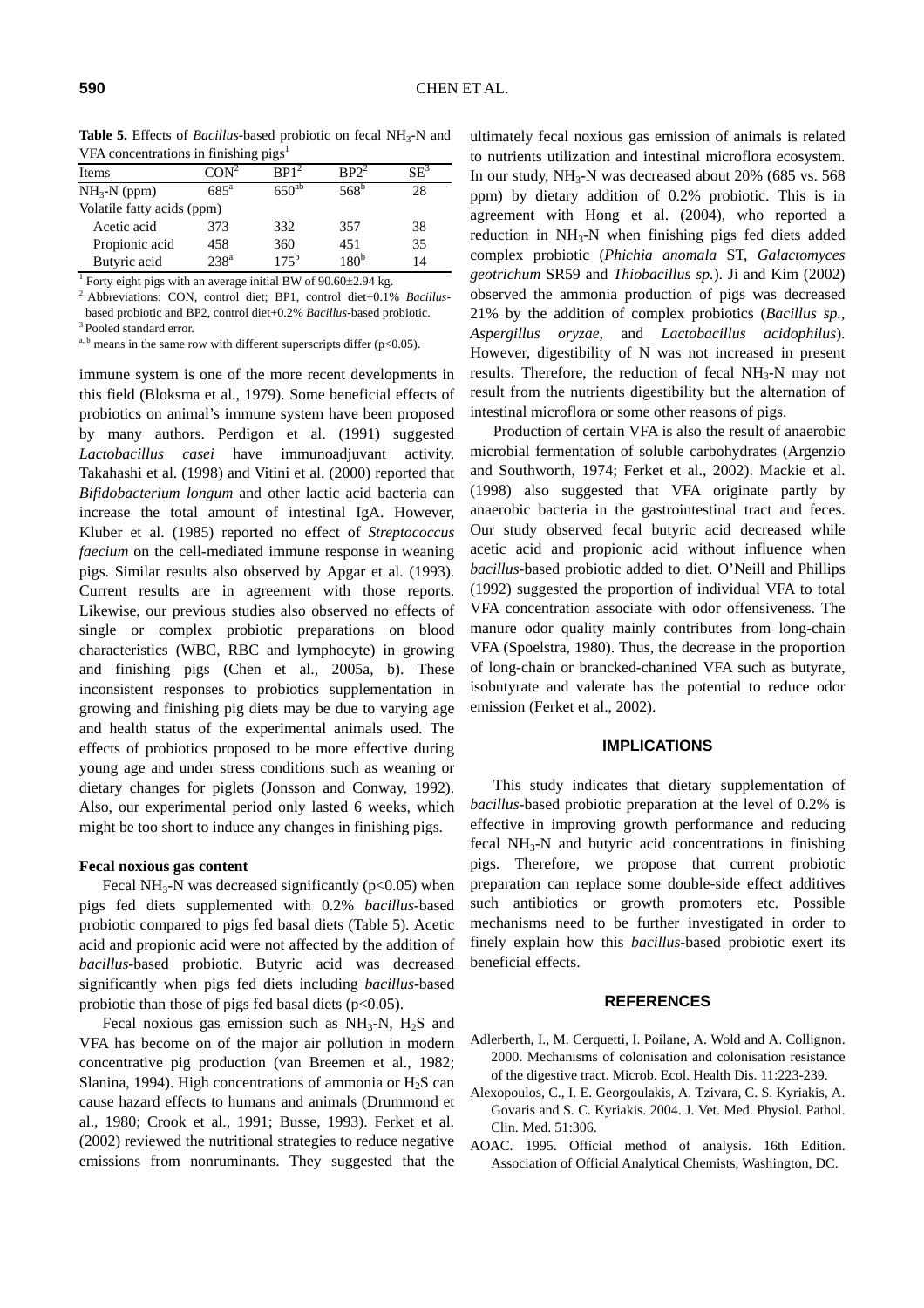- Apgar, G. A., E. T. Kornegay, M. D. Lindemann and C. M. Wood. 1993. The effect of feeding various levels of *Bifidobacteriurn globosurn A* on the performance, gastrointestinal measurements, and immunity of weanling pigs and on the performance and carcass measurements of growing-finishing pigs. J. Anim. Sci. 71:2173-2179.
- Argenzio, R. A. and M. Southworth. 1974. Sites of organic acid production and absorption in gastrointestinal tract of the pig. Am. J. Physiol. 228:454-460.
- Bloksma, N., E. De Heer, M. Van Dijk and M. Willers. 1979. Adjuvanticity of *Lactobacilli*. I. Differential effects of viable and killed bacteria. Clin. Exp. Immunol. 37:367-375.
- Bomba, A., R. Nemcova, S. Gancarcıkova, R. Herich, P. Guba and D. Mudronova. 2002. Improvement of the probiotic effect of micro-organisms by their combination with maltodextrins, fructo-oligosaccharides and polyunsaturated fatty acids. Br. Journal of Nutrition. 88 (Suppl.)1:95-99.
- Busse, F. W. 1993. Comparison measurements of the house climate in swine stables with and without respiratory diseases or cannibalism. In: Livestock Environment (Ed. E. Collins and C. Boon). Fourth International Symposium, University of Warwick, Coventry, England. ASAE, St. Joseph, MI. pp. 904- 908.
- Chaney, A. L. and E. P. Marbach. 1962. Modified regents for determination of urea and ammonia. Clin. Chem. 8:131.
- Chen, Y. J., K. S. Son, B. J. Min, J. H. Cho, O. S. Kwon and I. H. Kim. 2005a. Effects of dietary probiotic on growth performance, nutrients digestibility, blood characteristics and fecal noxious gas content in growing pigs. Asian-Aust. J. Anim. Sci. 18:1464-1468.
- Chen, Y. J., K. S. Son, B. J. Min, J. H. Cho, O. S. Kwon and I. H. Kim. 2005b. Effects of dietary probiotic on growth performance, nutrients digestibility, blood characteristics and fecal noxious gas content in growing pigs. Asian-Aust. J. Anim. Sci. 18(10):1464-1468.
- Crook, B., J. F. Robertson, S. A. T. Glass, E. M. Botheroyd, J. Lacey and M. D. Topping. 1991. Airborne dust, ammonia, microorganisms and antigens in pig confinement houses and the respiratory health of exposed farm-workers. Am. Indust. Hygiene Assoc. J. 52:271-279.
- Drummond, J. G., S. E. Curtis, J. Simon and H. W. Norton. 1980. Effects of aerial ammonia on growth and health of young pigs. J. Anim. Sci. 50:1085-1091.
- Dunne, C., L. Murphy, S. Flynn, L. O'Mahony, S. O'Halloran, M. Feeney, D. Morrissey, G. Thornton, G. Fitzgerald, C. Daly, B. Kiely, E. M. M. Quigley, G. C. O'Sullivan, F. Shanahan and J. Kevin. 1999. Probiotics: from myth to reality. Demonstration of functionality in animal models of disease and in human clinical trials. Antonie van Leeuwenhoek 76:279-292.
- Ferket, P. R., E. van Heugten, T. A. T. G. van Kempen and R. Angel. 2002. Nutritional strategies to reduce environmental emissions from nonruminants. J. Anim. Sci. 80 (E. Suppl. 2):E168-E182.
- Fernandes, C. F. and K. M. Shahani. 1990. Anticarcinogenic and immunological properties of dietary lactobacilli. J. Food Prot. 53:704-710.
- Hong, J. W., I. H. Kim, O. S. Kwon, J. H. Kim, B. J. Min and W. B. Lee. 2002. Effects of dietary probiotics supplementation on growth performance and fecal gas emission in nursing and

finishing pigs. J. Anim. Sci. Technol. (Kor.) 44:305-314.

- Ji, F. and S. W. Kim. 2002. Reducing odor in swine production: Effect of enzymes and probiotics on ammonia production. J. Anim. Sci. Vol. 80 (Suppl. 1).
- Jonsson, E. and P. Conway. 1992. Probiotics for pigs. In: (Ed. R. Fuller) Probiotics: The Scientific Basis. Chapman and Hall, London. pp. 260-316.
- Kil, D. Y., S. J. Lim, J. Z. Tian, B. G. Kim, K. S. Kim and Y. Y. Kim. 2004. Effect of continuous feeding of probiotics on growth performance, nutrient digestibility, blood urea nitrogen and immune responses in pigs. J. Anim. Sci. Technol. (Kor.) 46:39-48.
- Kim, I. H., J. D. Hancock, R. H. Hines and C. R. Risley. 1993. Effects of cellulase and bacterial feed additives on the nutritional value of sorghum grain for finishing pigs. Kansas Agric. Exp. Sta. Rep. Prog. No. 695:144.
- Kluber, E. F., D. S. Pollmann and F. Blecha. 1985. Effect of feeding *Streptococcus faecium* to artificially reared pigs on growth, hematology and cell-mediated immunity. Nutr. Rep. Int. 32:57.
- Kornegay, E. T. and C. R. Risley. 1996. Nutrient digestibilities of a corn-soybean meal diet as influenced by *Bacillus* products fed to finishing swine. J. Anim. Sci. 74:799-805.
- Kornegay, E. T., C. M. Wood, G. G. Ball and C. R. Risley. 1990. Use of *Lactobacillus acidophilus* for growing and finishing pigs. VA Polytech. Inst. State Univ. Anim. Sci. Res. Rep. 9:13.
- Lessard, M. and G. J. Brisson. 1987. Effect of a lactobacillus fermentation product on growth, immune response and fecal enzyme activity in weaned pigs. Can. J. Anim. Sci. 67:509.
- Lim, H. S., B. H. Kim and I. K. Paik. 2004. Effects of Natufermen® supplementation to the diet on the performance of weanling pigs. J. Anim. Sci. Technol. (Kor.) 46:981-988.
- Mackie, R. I., P. G. Stroot and V. H. Varel. 1998. Biochemical identification and biological origin of key odor components in livestock waste. J. Anim. Sci. 76:1331-1342.
- Malin, M., H.Suomalainen, M. Saxelin and E. Isolauri. 1996. Promotion of IgA immune response in patients with Crohn's disease by oral bacteriotherapy with *Lactobacillus GG*. Annals Nutr. Metab. 40:137-145.
- Maxwell, C. V., D. S. Buchanan, F. N. Owens, S. E. Gilliland, W. G. Luce and R. Vencl. 1983. Effect of probiotic supplementation on performance, fecal parameters and digestibility in growing-finishing swine. Oklahoma Agric. Exp. Sta. Anim. Sci. Res. Rep. pp. 114:157.
- Nousiainen, J. and J. Setala. 1993. Lactic acid bacteria as animal probiotics. In Lactic Acid Bacteria. (Ed. S. Salminen and A. von Wright). New York, Marcel Dekker. pp. 315-356.
- NRC. 1998. Nutrient requirement of pigs.  $10<sup>th</sup>$  Edition. National Research Council, Academy Press. Washington, DC.
- O'Neill, D. H. and V. R. Phillips. 1992. A review of the control of odour nuisance from livestock buildings: Part 3, properties of the odorous substances which have been identified in livestock wastes or in the air around them. J. Agric. Eng. Res. 53:23-50.
- Otto, E. R., M. Yokoyama, S. Hengemuehle, R. D. von Bermuth, T. van Kempen and N. L. Trottier. 2003. Ammonia, volatile fatty acids, phenolics, and odor offensiveness in manure from growing pigs fed diets reduced in protein concentration. J. Anim. Sci. 81:1754-1763.
- Park, D. Y., H. Namkung and I. K. Paik. 2001. Effects of